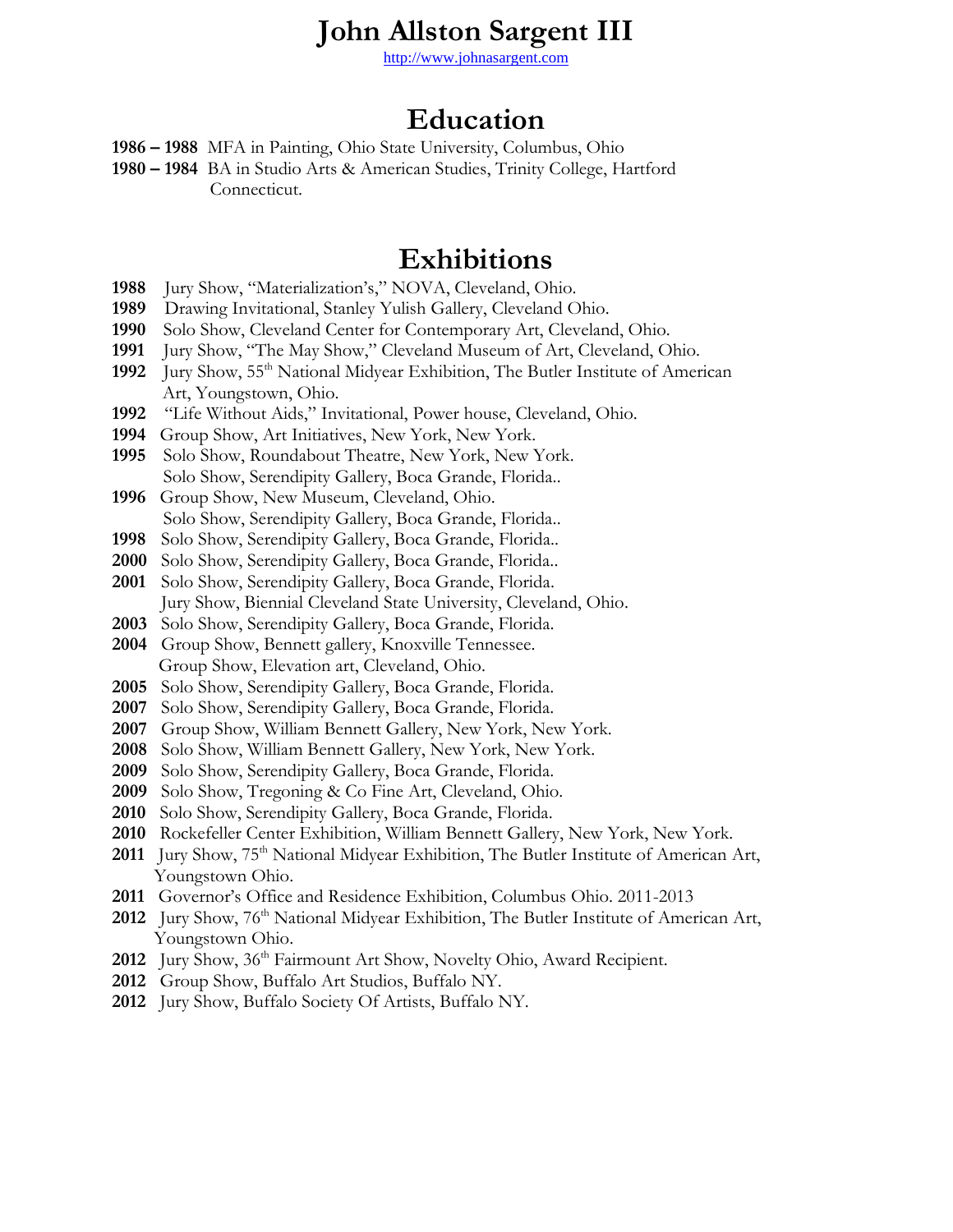- 2013 Jury Show, 77<sup>th</sup> National Midyear Exhibition, The Butler Institute of American Art.
- Jury Show, The Ohio State Fair, Columbus Ohio.
- Jury Show, Cleveland May Show, Lakeland Community College, Lake County Ohio. Award Recipient.
- Governor's Office and Residence Exhibition, Columbus Ohio. 2013-2015
- Imago Mundi, Venice Biennale, Venice Italy. Courtesy Bennetton Collection.
- Three Person Show, Friction, Red Gallery at Hotcards, Cleveland Ohio.
- Jury show, OOVAR, Columbus Ohio.
- Seven Person Show, Bonfoey Gallery, Cleveland Ohio.
- Jury Show, Cleveland May Show, Lakeland Community College, Lake County Ohio, Award Recipient.
- 2014 Jury Show, 78<sup>th</sup> National Midyear Exhibition, The Butler Institute Of American Art.
- Solo Show, Quench, Williamsville NY.
- 2014 Jury Show, 38<sup>th</sup> Fairmount Art Show, Novelty Ohio.
- Jury Show, The Ohio State Fair, Columbus Ohio, Award Recipient.
- Jury Show, Group Ten Gallery, Kent Ohio.
- Echo Art Fair, Buffalo NY.
- Jury Show, OOVAR, Columbus Ohio.
- Jury Show, ART NEO, Cleveland Creates, Cleveland Ohio.
- Curated Show, NEW AMERICAN PAINTING, Elmhurst Museum, Elmhurst Illinois.
- Jury Show, Re Emergence, AAWR, Cleveland Ohio.
- Jury Show, Cleveland May Show, Lakeland Community College, Lake County Ohio.
- Jury Show, The Ohio State Fair, Columbus Ohio.
- 2015 Jury Show, 39<sup>th</sup> Fairmount Art Show, Novelty Ohio, Award Recipient.
- Jury Show, Sustenance, AARW, Cleveland Ohio.
- Solo Show, The Humphrey Gallery, University Hospitals, Cleveland Ohio.
- Solo Show, The Intown Club, Cleveland Ohio.
- Curated Show, The Drawing Show, From Doodles to Digital, Ursuline College, Pepper pike Ohio.
- Jury Show, Earth and Air, The Valley Arts Center, Chagrin Falls Ohio.
- Jury Show, AARW, Cleveland Ohio.
- Solo Show, The Evolution Of Alchemy, Hamburg Public Library, Hamburg NY.
- Echo Art Fair, Buffalo NY.
- 2016 Regional Jury Exhibition, 4<sup>th</sup> Annual Group Ten Gallery, Kent Ohio.
- Jury Show, Cleveland May Show, Lakeland Community College, Lake County Ohio.
- 2016 Jury Show,  $40<sup>th</sup> Fairmount$  Art Show, Novelty Ohio.
- Jury Show, The Ohio State Fair, Columbus Ohio.
- **2016** Jury Show, 45<sup>th</sup> Annual Jury Show, The Valley Arts Center, Chagrin Falls Ohio.
- Jury Show, Fire & Water, The Valley Arts Center, Chagrin Falls Ohio.
- Invitational Exhibition, Surfin' Cle, Canopy Gallery, Cleveland Ohio.
- Jury Show, Cleveland Creates, Art NEO, Cleveland Ohio. Award Recipient
- 2017 Jury Show, 5<sup>th</sup> American Fiber Show, Morgen Conservatory, Cleveland Ohio, Award Recipient
- Members Exhibition, AAWR, Cleveland Ohio.
- 2017 Regional Juried Exhibition, 5<sup>th</sup> Annual Group Ten Gallery, Kent Ohio.
- 2017 Jury Show, 8<sup>th</sup> Annual May Show, Lakeland Community College, Lake County Ohio.
- Jury Show, 81st National Midyear Exhibition, The Butler Institute of American Art, Youngstown Ohio.
- 2017 Jury Show, 41<sup>st</sup> Fairmount Art Show, Novelty Ohio, Award Recipient.
- Three Person Show, Beachwood Community Center, Beachwood Ohio.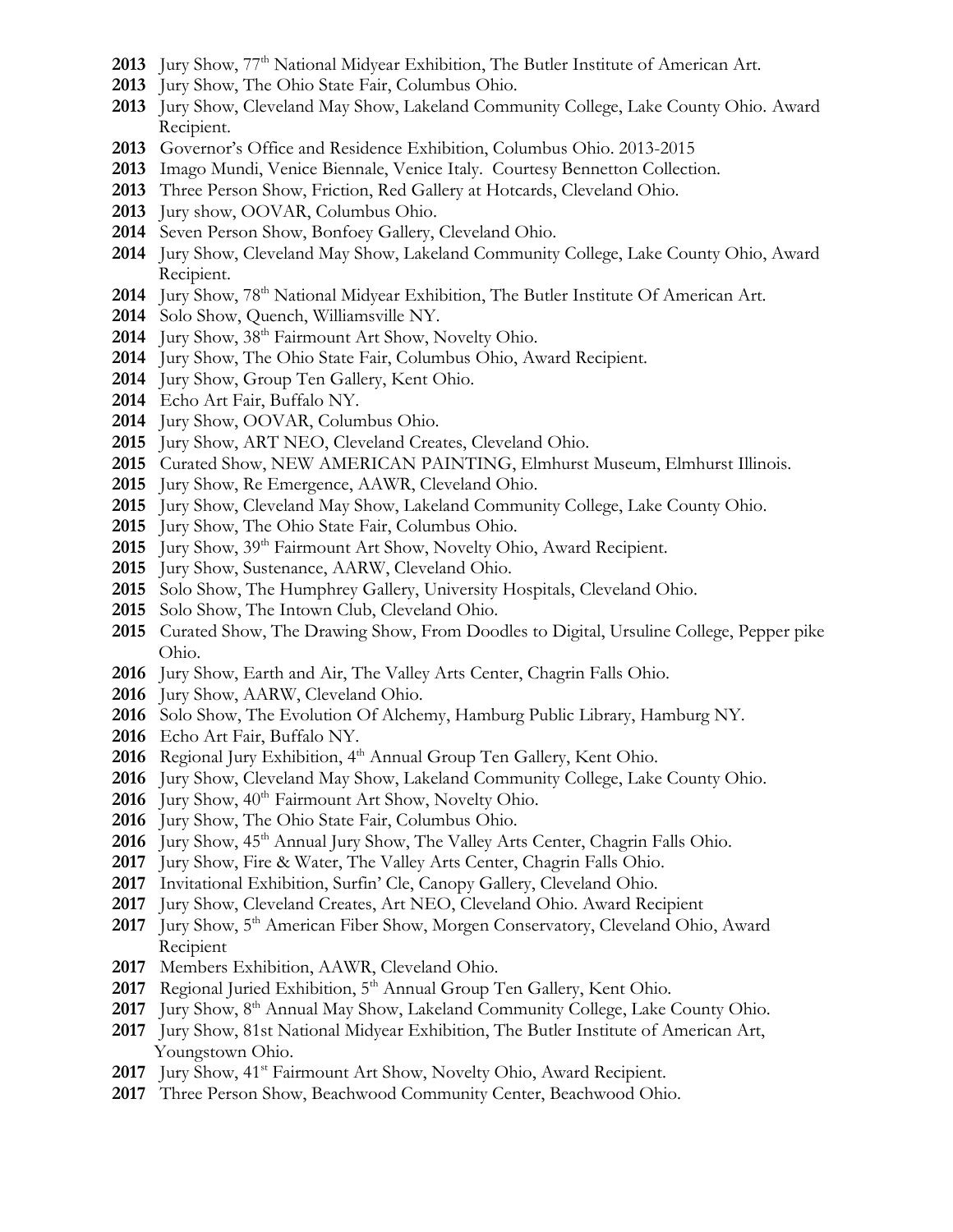- Solo Show, "The Other Way," at Juma Gallery, Shaker Heights, Ohio.
- 2017 Jury Show, The 46<sup>th</sup> Annual Show, Valley Arts Center, Chagrin Falls Ohio, Award Recipient.
- **Jury Show, 11th Annual OOVAR Exhibition, Columbus Metropolitan Library Ohio.**
- Jury Show, Identity: People Exhibit, Valley Arts Center, Chagrin Falls Ohio.
- Members Exhibition, AAWR Cleveland Ohio. Award Recipient
- 2018 Jury Show, The 9<sup>th</sup> Annual May Show, Lakeland Community College, Lake County Ohio. Award Recipient.
- Jury Show, The 42nd Annual Fairmount Art Exhibition, Fairmount Art Center, Novelty Ohio. Award Recipient
- Jury Show, The 82nd Annual Midyear Exhibition, The Butler Institute of American Art, Youngstown Ohio.
- Jury Show, The Ohio State Fair, Columbus Ohio.
- Solo Summer Exhibit, Moreland Courts, Cleveland Ohio.
- Three Person Installation, Bostwick Design Partnership, Cleveland Ohio.
- Four Person Exhibition, Cleveland Figurative, CAN Triennial, Cleveland Ohio.
- **2018** Jury Show, The 90<sup>th</sup> Grand National Exhibition, AAPL, New York New York.
- Jury Show, "My Treasures Are Within," OOVAR Exhibition, Columbus Ohio.
- 2018 Jury Show, The 47<sup>th</sup> Annual Show, Valley Arts Center, Chagrin Falls OH.
- Group Show, Art At The Schoolhouse, Cleveland Ohio.
- Group Show, Resident's Select, Yards Projects, Cleveland OH.
- Jury Show, Identity: Places.Valley Arts Center Chagrin Falls OH.
- Two Person Exhibit, The Great Escape, Malone University Art Gallery, Canton OH.
- Three Person Exhibit, Ebb and Flow, The Penitentiary Glen, Lake County OH.
- 2019 Jury Show, The 15<sup>th</sup> Bryn Du Show, Bryn Du Mansion, Granville OH.
- Jury Show, Observation & Conservation, Valley Arts Center, Chagrin Falls OH.
- Members Exhibition, AAWR, Cleveland OH.
- 2019 Jury Show, The 10<sup>th</sup> Annual May Show, Lakeland Community College, Lake County OH.
- Jury Show, The 43rd Annual Fairmount Art Exhibition, Fairmount Art Center, Novelty OH.
- Jury Show, The Ohio State Fair, Columbus Ohio.
- Jury Show, OAC Biennial Exhibition, Riffe Gallery, Columbus OH.
- Jury Show, The Ohio Art League Fall Exhibition, Columbus OH. Award Recipient
- Group Show, The Inaugural Exhibition, The Vue, Beachwood OH.
- Curated Group Show, The heART of Cleveland, Bay Arts, Bay Village OH.
- Jury Show, Identity: Things, Valley Art Center, Chagrin Falls OH
- Curated show, Timeless Vision: Earth Sea Sky, Cleveland State University, Cleveland OH.
- Two person show, The Fiber of Time, Beck Center for the Arts, Lakewood OH.
- Solo Exhibition, Nature Abides, Judson Park, Cleveland OH.
- Members Exhibition, AAWR, Cleveland OH.
- 2020 Jury Show, The 44<sup>th</sup> Annual Fairmount Art Exhibition, Fairmount Art Center Novelty OH.
- Solo Exhibition, Nature Abides, Kendall, Oberlin OH.
- Solo Exhibition, Allusions To Other, Sean Christopher Gallery, Columbus OH.

## **Awards**

Ohio Arts Council Individual Excellence Award.